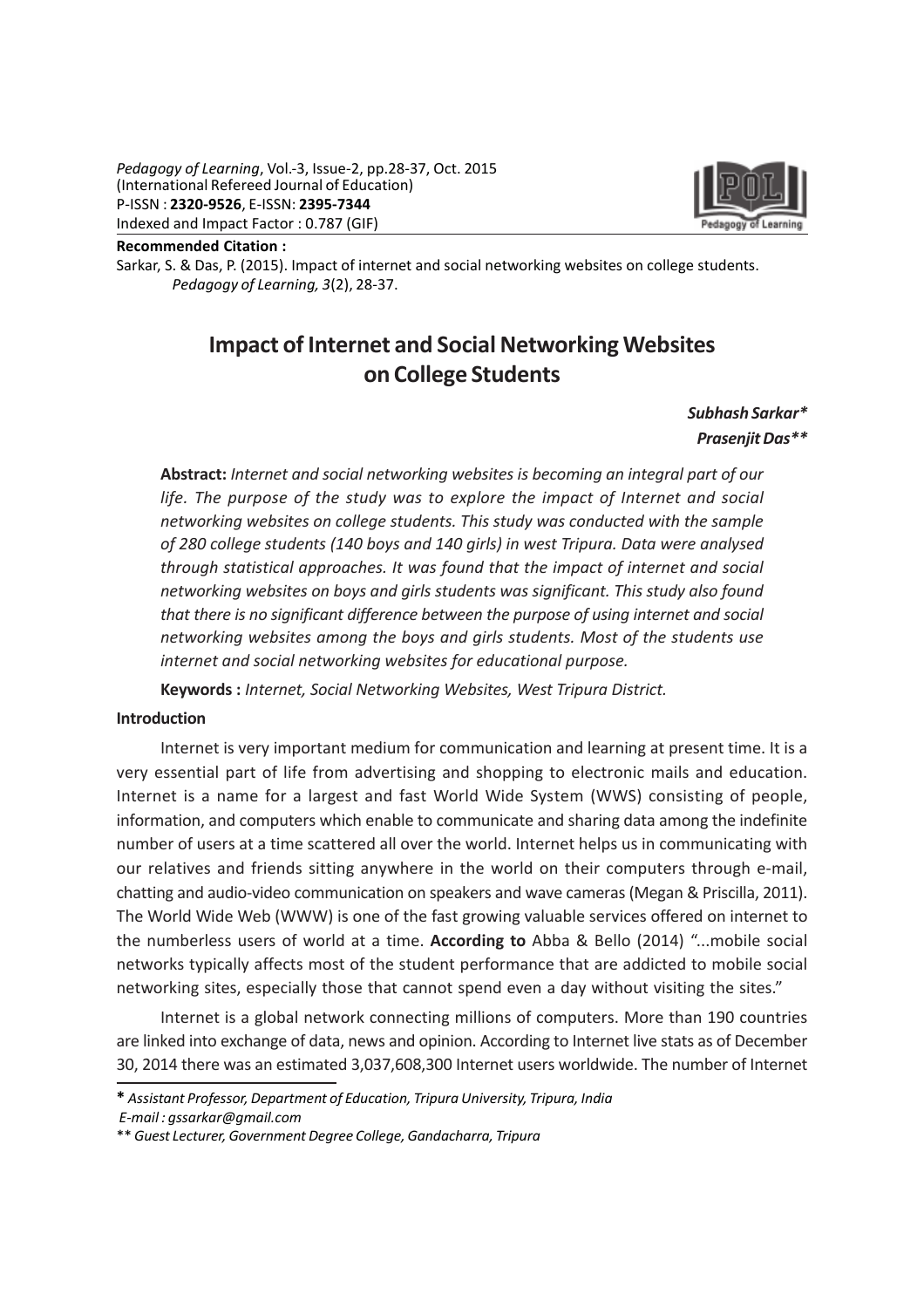users represents nearly 40% of the world's population. The largest number of Internet users by country is China, followed by the United States and India. In September 2014, the total number of websites with a unique hostname online exceeded 1 billion. This is an increase from one website in 1991.

The importance of the use of internet in education is obvious today. It has been shown that the use of the internet in the sphere of organization and management of education leads to the increase of educational accessibility on a global scale and it may lead to the growth of economic efficiency of an educational institution's activity. All developed countries of the world have more or less extensive programmes of internet development in the sphere of education. The application of internet in education is understood as the use of various internet-technologies for the solution of various educational tasks, namely, teaching, learning and management of the educational process. The systematic analysis of experiences as they have been identified and defined in using internet in education provides opportunity for comparison and generalization.

Social networking sites provides web-based application platform for building social networks or social relations among individuals that shared interests or activities to interact via the internet or e-mail. This implies that, social networks are developed to provide an avenue for friends, relationship with students to interact in order to share common interests and ideas. Social Networking Sites (SNS) have created a new social dimension where individuals can develop increased levels of their social awareness by keeping in touch with old friends, making new friends, dispense new data or product, and getting information in many more aspects of everyday lives, making one to become more knowledgeable which is very beneficial especially for students.

Students use social networking site for various purposes such as writing assignments and other related social activities. According to Kuppuswamy & Shankar (2010) "A Social network grab the total attention and concentration of the students and diverts them towards non-educational and inappropriate actions such as useless chatting, time killing by random searching and not doing their jobs. Students and teenagers mostly use social networks for time killing and sake of enjoyment but it has been analysed that internet use for educational purpose and any appropriate task including online tutorials, online lectures and eruptional materials downloading is very good but use of internet for only social network is very useless perhaps and dangerous. Today various educational institutes may have their presence on social networking sites focusing on their academia, academic, and other extra-curricular activities, achievements and rewards, campus images etc."

In Tripura there are number of colleges at present especially in west Tripura. In these colleges there are so many students. Today we see that students use Internet and social networking sites for various purposes. Some students use for educational purpose and some for are other. For this reason the present researcher has selected west Tripura for this study. One of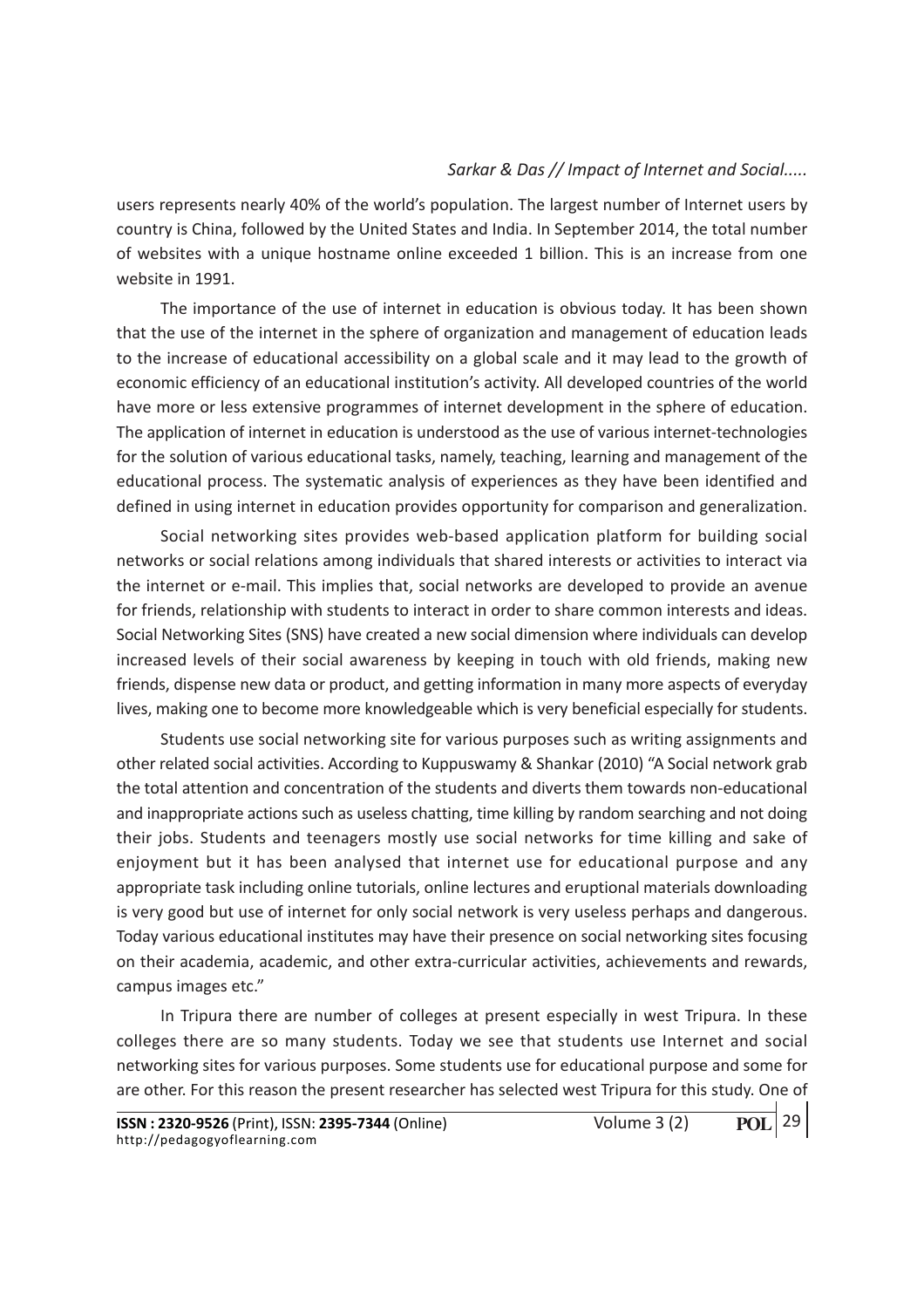the important purposes of this study is to examine which purpose students use Internet and social networking websites and how many times they spend online for educational purpose. Therefore this research will explain the impact of Internet and social networking websites on college students.

 Literature analysed that the social networking websites are not designed for negative impact but we have noticed that in our daily life students become addicted to social networking websites. So this part of research will explain the reality and gap between the positive and negative impact and aspect of internet and social networking websites on college students in West Tripura.

## Significance of the Study

Internet and social networking websites are becoming an integral part of life. The Internet provides an opportunity for individuals to interact with friends and family members, to research any topic which they can imagine, and to explore the world while sitting in the comfort of their home. The internet is more than just a means of seeking information. People discovered that internet could be used to connect with other people, whether for business or commercial purpose, make new friends, reawaken old friends and long lost relatives. Students used internet and social networking sites for various purposes such as writing assignments and other related social activities.

Research on college students has indicated a number of different outcomes associated with particular type of college students experiences e.g. connect with professors, student's attitudes, motivation and activities etc. Today many students especially college students spend a lot of time on Internet and social networking sites for creating profile, doing research connecting their career or academic work, while some students just use it to chat with friends, post latest pictures and so on. Students academic performance must be managed efficiently keeping in view all the factors that can positively or negatively affect their academic performance. Using Internet and social networking websites is one of the important factors that can influence student's academic performance positively or negatively. So through this study we know that How Internet and social networking websites affects student's academic life.

The students of  $21<sup>st</sup>$  century especially college students are facing lots of problems likewhat kind of educational and vocational courses will they choose, how they can collect various educational information which is very important and essential at present time and how can improve their academic performance. By the use of Internet and social networking sites students can solve this kind of problem because they interact or communicate with friends or other person. Therefore it is very essential to find out the impact of Internet and social networking sites on boys and girls college students in West Tripura.

30 **POL**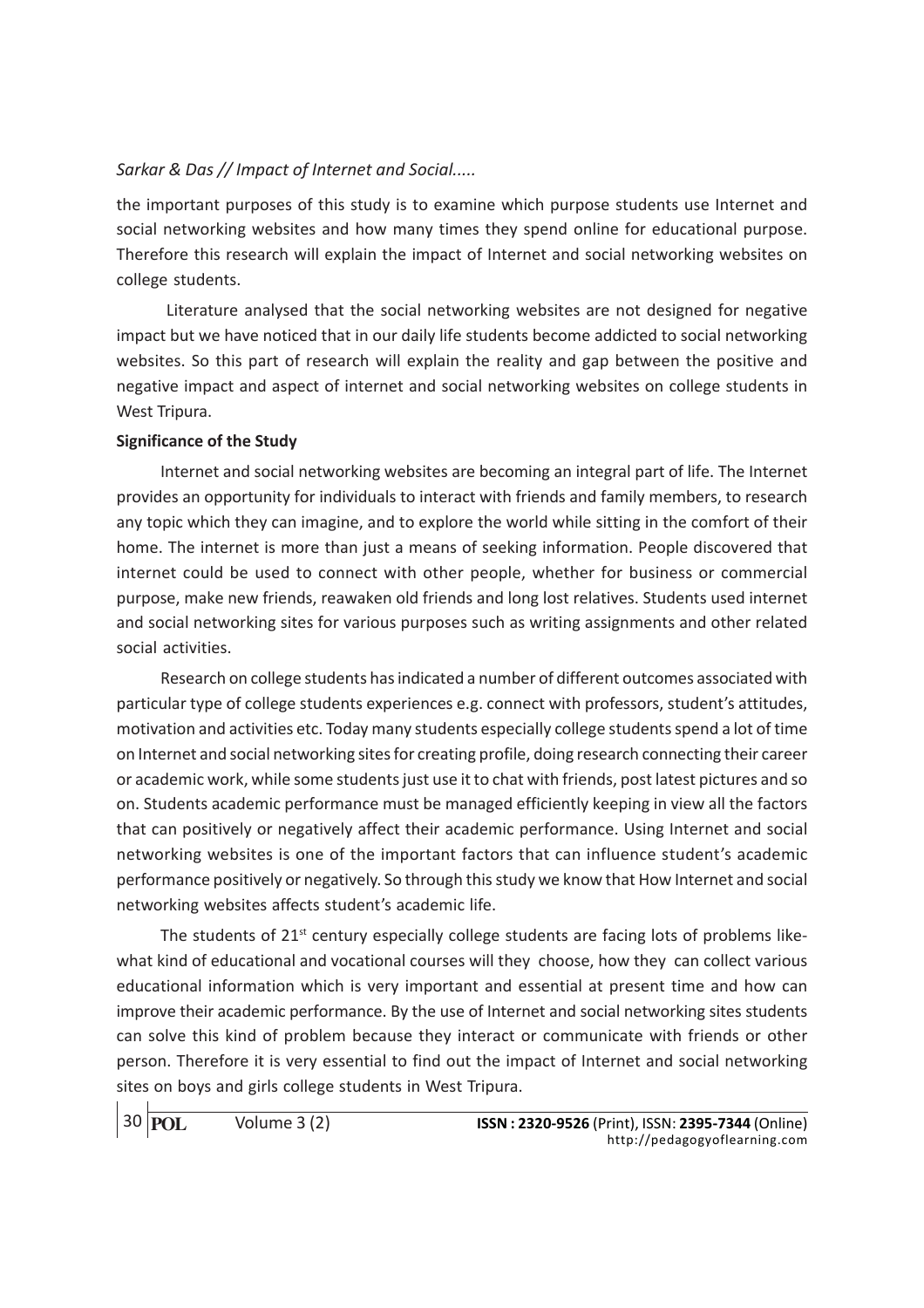#### Objectives of the Study

The objectives of the present study are as follows:

- 1. To study the impact of internet and social networking websites on college students in West Tripura District.
- 2. To find out the purpose of using Internet among the college students.
- 3. To find out the purpose of using social networking websites among the college students.
- 4. To compare the impact of internet and social networking on boys and girls college students in West Tripura District.

#### Hypotheses of the Study

- HO<sub>1</sub>: There is no significant difference between the impact of internet on boys and girls college students.
- $HO<sub>2</sub>$ : There is no significant difference between the impact of social networking websites on boys and girls college students.
- $HO<sub>3</sub>$ : There is no significant difference between the purpose of using Internet among the boys and girls students.
- $HO<sub>4</sub>$ : There is no significant difference between the purpose of using social networking websites among boys and girls college students.

## Method of the Study

In this present research, Descriptive survey method was used for the collection of relevant data. Population of the study were all the college students of west Tripura District. A sample of 280 college students was selected purposively from five colleges under West Tripura District, Out of which, 140 were boys and 140 were girls. First of all, out of the eight Districts of the state of Tripura the researcher purposively selected the west Tripura District for the research work. The General Degree Colleges of West Tripura District were selected as the field of the research undertaken. Five General Degree Colleges & the students of those were purposively selected for the work. The researcher used a self - developed tool for collection of data and name of the tool is "Attitude scale towards Internet and social networking websites".

## Analysis and Interpretation of the data

In the present study to analyse and interpret the impact of Internet and social networking websites on boys and girls college students the researcher had used percentile norm. Like

 $P_{25}$ - indicates the Low impact

- $P_{50}$  indicates the Average impact
- $P_{75}$  indicates the High impact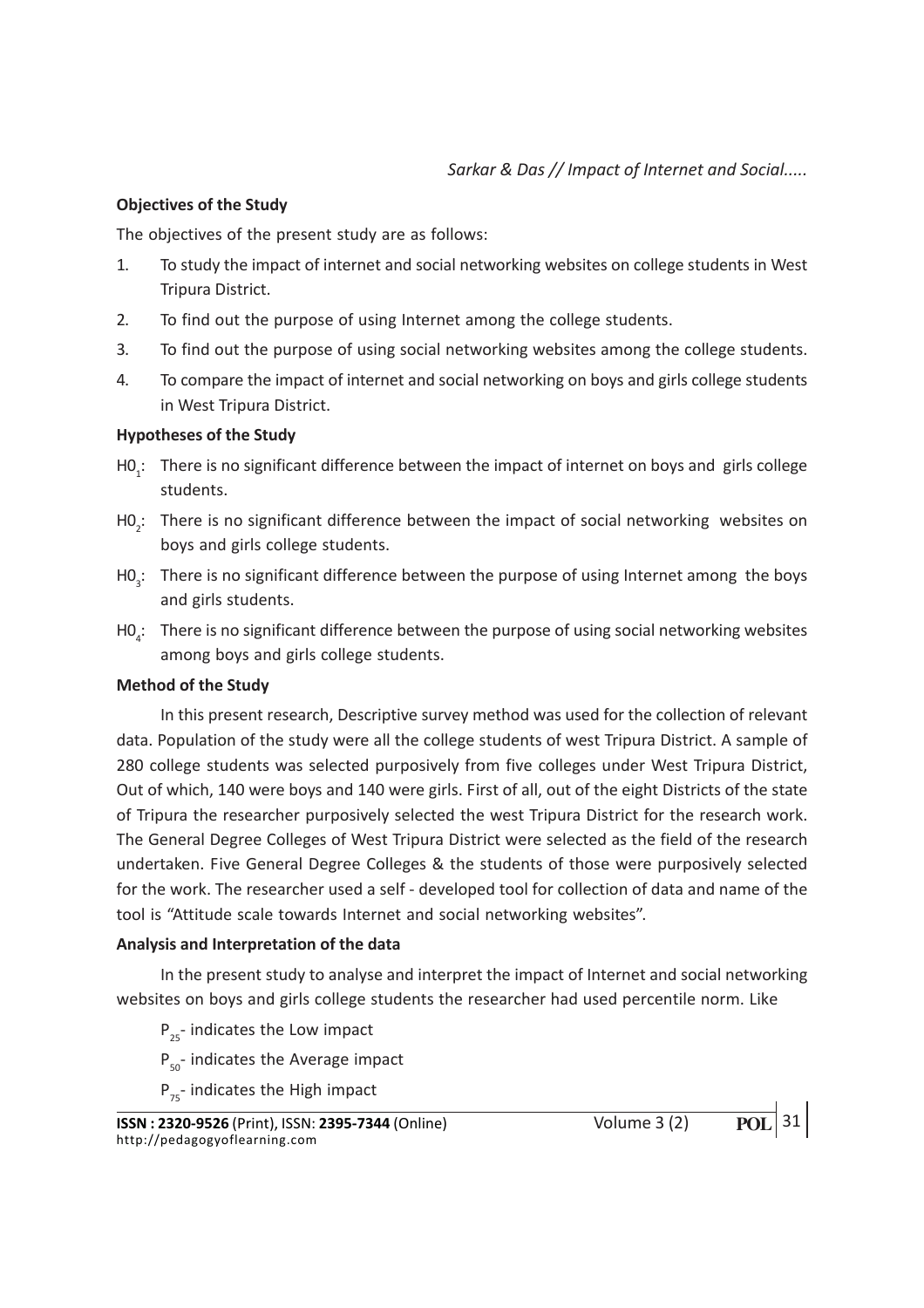**Objective 1**: To study the impact of internet and social networking websites on college students in West Tripura.

| <b>Description</b> | <b>High Impact</b> | <b>Average Impact</b> | Low Impact |
|--------------------|--------------------|-----------------------|------------|
| No. of Students    | 37                 |                       | 40         |
| Percentage         | 26.43%             | 45%                   | 28.57%     |

Table 1: Score and percentage of boys about the impact of Internet

From Table1 it can be observed that 26.43% boys has got "high impact",45% boys have "average impact" and 28.57% boys are with "low impact" by the Internet. So we can say that boys were "averagely impacted" by the Internet.

Table 2: Score and percentage of girls about the impact of Internet

| <b>Description</b> | <b>High Impact</b> | <b>Average Impact</b> | Low Impact |
|--------------------|--------------------|-----------------------|------------|
| No. of Students    | 40                 | 59                    |            |
| Percentage         | 28.57%             | 42.14%                | 29.29%     |

From Table 2 it can be observed that 28.57% girls has got "high impact", 42.14% girls have "average impact" and 29.29% girls are with "low impact" by the Internet. So we can say that girls were "averagely impacted" by the Internet.

Table 3: Score and percentage of boys about the impact of social net working websites

| <b>Description</b> | <b>High Impact</b> | <b>Average Impact</b> | Low Impact |
|--------------------|--------------------|-----------------------|------------|
| No. of Students    | 39                 | 62                    | 39         |
| Percentage         | 27.86%             | 44.28%                | ?7.86%     |

From Table 3 it can be observed that 27.86% boys has got "high impact" , 44.28% boys have "average impact" and 27.86% boys are with "low impact" by the social networking websites. So we can say that boys were "average impacted" by the social networking websites.

Table 4: Score and percentage girls about the impact of social networking websites

| <b>Description</b> | <b>High Impact</b> | <b>Average Impact</b> | Low Impact |
|--------------------|--------------------|-----------------------|------------|
| No. of Students    |                    | 60                    | 43         |
| Percentage         | 26.43%             | 42.86%                | 30.71%     |

From Table 4 it can be observed that 26.43% girls has got "high impact" ,42.86% girls have "average impact" and 30.71% girls are with "low impact" by the social networking websites. So we can say that girls were "average impacted" by the social networking websites.

#### Table 5: Score and percentage of boys about the impact of Internet and social networking websites

| <b>Description</b> | <b>High Impact</b> | <b>Average Impact</b> | Low Impact |
|--------------------|--------------------|-----------------------|------------|
| No. of Students    | 36                 | 67                    |            |
| Percentage         | 25.71%             | 47.86%                | 26.43%     |

32 **POL**

Volume 3 (2) ISSN : 2320-9526 (Print), ISSN: 2395-7344 (Online) http://pedagogyoflearning.com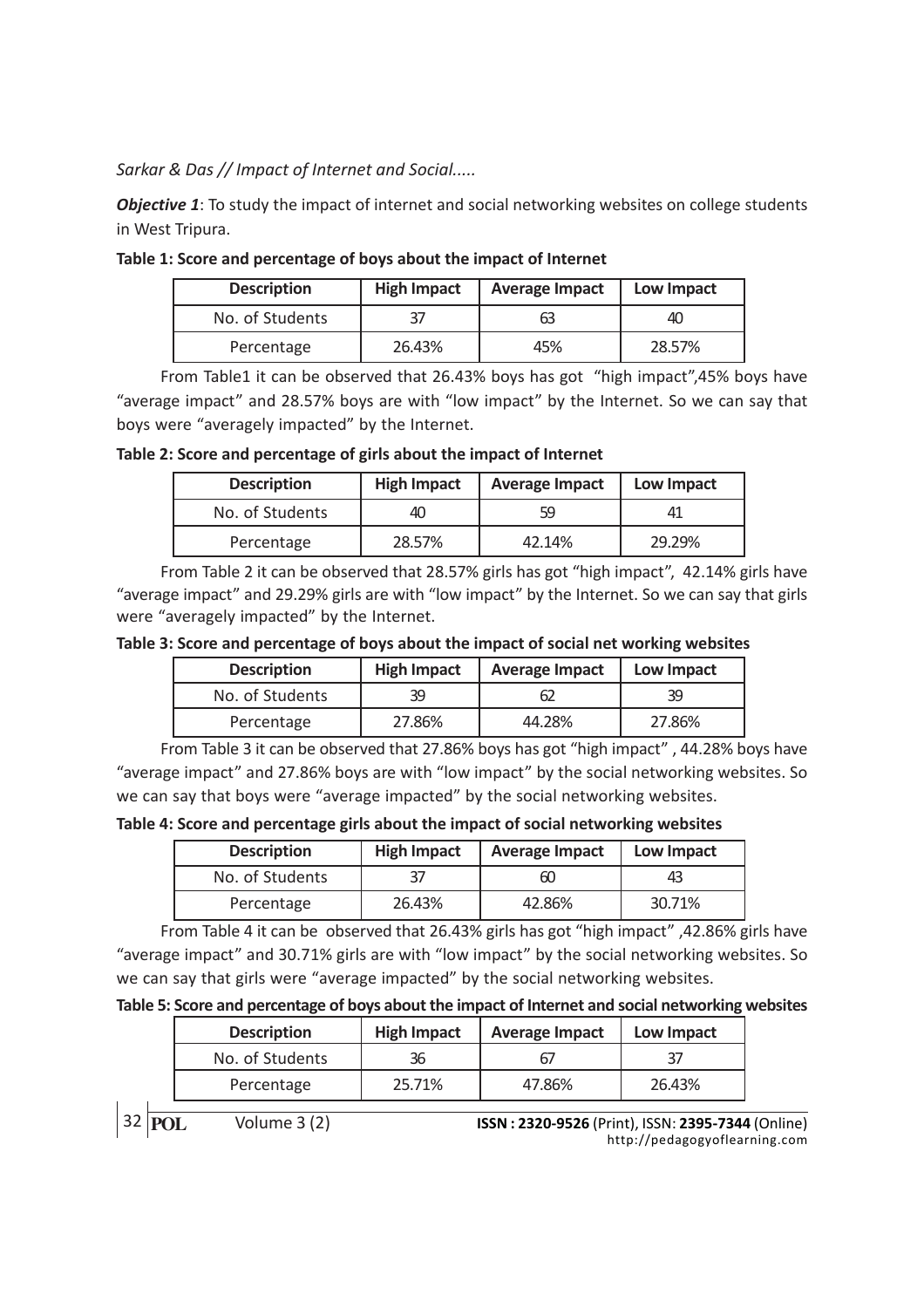From Table 5 it can be observed that 25.71% boys has got "high impact", 47.86% boys have "average impact" and 26.43% boys are with "low impact" by the social networking websites. So we can say that boys were "average impacted" by the Internet and social networking websites. Table 6: Score and percentage of girls about the impact of Internet and social networking websites.

| <b>Description</b> | <b>High Impact</b> | <b>Average Impact</b> | Low Impact |
|--------------------|--------------------|-----------------------|------------|
| No. of Students    | 36                 | 65                    | 39         |
| Percentage         | 25.71%             | 46.43%                | 27.86%     |

From Table 6 it can be observed that 25.71% girls has got "high impact" , 46.43% girls have "average impact" and 27.86% girls are with "low impact" by the social networking websites. So we can say that girls were "average impacted" by the Internet and social networking websites.

Table 7: Showing the percentage of boys and girls about the impact of Internet

| Category    | N   | <b>High Impact</b> | <b>Average Impact</b> | Low Impact |
|-------------|-----|--------------------|-----------------------|------------|
| <b>Boys</b> | 140 | 26.43%             | 45%                   | 28.57%     |
| Girls       | 140 | 28.57%             | 42.14%                | 29.29%     |

From Table 7 it can be interpreted that maximum number of boys were "average impacted" than girls, while minimum numbers of girls were "highly impacted "than boys. So we can say that boys were "average impacted" than girls by the Internet.

Table 8: Showing percentage of boys and girls about impact of social networking websites

| Category    | N   | <b>High Impact</b> | <b>Average Impact</b> | Low Impact |
|-------------|-----|--------------------|-----------------------|------------|
| <b>Boys</b> | 140 | 27.86%             | 44.28%                | 27.86%     |
| Girls       | 140 | 26.43%             | 42.86%                | 30.71%     |

The Table 8 can be interpreted as maximum numbers of girls were having "low impact" than the boys. But less number of girls were "highly impacted" in comparison with boys. While minimum numbers of boys were "average impacted" than girls by the social networking websites.

| Table 9: Percentage of boys and girls about the impact of Internet and social net working websites |  |
|----------------------------------------------------------------------------------------------------|--|
|----------------------------------------------------------------------------------------------------|--|

| Category    | N   | <b>High Impact</b> | <b>Average Impact</b> | Low Impact |
|-------------|-----|--------------------|-----------------------|------------|
| <b>Boys</b> | 140 | 25.71%             | 47.86%                | 26.43%     |
| Girls       | 140 | 25.71%             | 46.43%                | 27.86%     |

From Table 9 can be interpreted as maximum numbers of boys were having "average impact" than girls. But less number of girls were "low impacted" in comparison with boys by the Internet and social networking websites.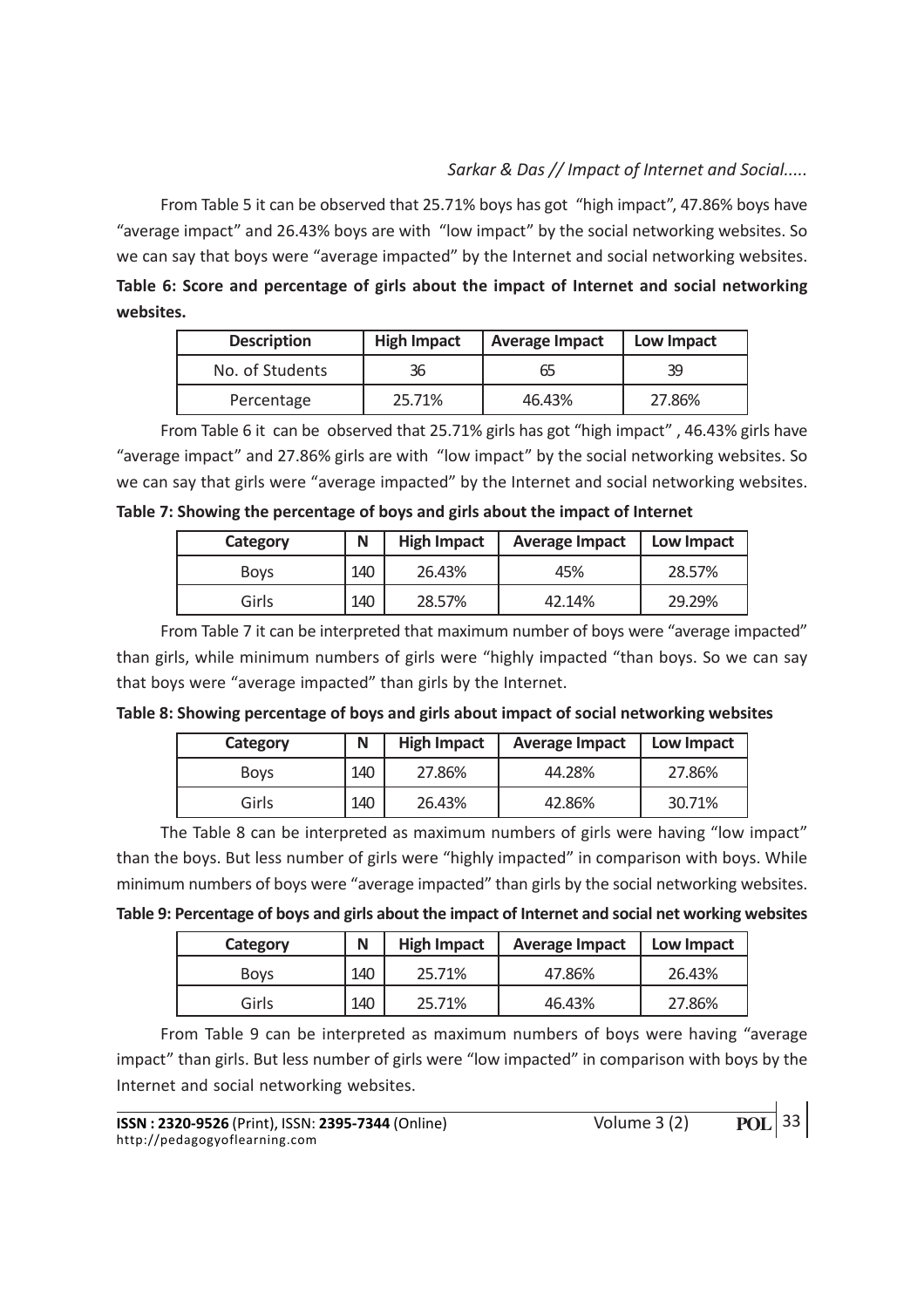**Objective 2:** To study the purpose of using Internet among the college students.

Table 10: Score and percentage of boys about purpose of using Internet

| <b>Dimension</b> | <b>Educational Purpose</b> |        | <b>Emailing friends   Shopping Online</b> |
|------------------|----------------------------|--------|-------------------------------------------|
| Score            | 1028                       | 370    | 359                                       |
| Percentage       | 58.51%                     | 21.06% | 20.43%                                    |

From Table 10 it can be observed that 58.51% Internet is used for "educational purpose" and 21.06% for "emailing friends" and rest 20.43% is used for "online shopping" among the boys. So it can be concluded that boys are using Internet more for educational purpose.

Table 11: Score and percentage of girls about purpose of using Internet

| <b>Dimension</b> | <b>Educational Purpose</b> | <b>Emailing friends</b> | <b>Shopping Online</b> |
|------------------|----------------------------|-------------------------|------------------------|
| Score            | 1102                       | 349                     | 315                    |
| Percentage       | 62.40%                     | 19.76%                  | 17.84%                 |

From Table 11 it is observed that 62.40% Internet used for "educational purpose" and 19.76% used for emailing friends and 17.84% used for "online shopping" among the girls students. So we can say that girls are highly used Internet for educational purpose.

Table 12: Score and percentage of boys and girls about purpose of using Internet

| <b>Purpose</b> | <b>Educational Purpose</b> | <b>Emailing friends</b> | <b>Shopping Online</b> |
|----------------|----------------------------|-------------------------|------------------------|
| <b>Boys</b>    | 58.51%                     | 21.06%                  | 20.43%                 |
| Girls          | 62.40%                     | 19.76%                  | 17.84%                 |

From Table 12 it can be observed that maximum number of girls used Internet for "educational purpose" and less number of girls used Internet for "online shopping" and minimum number of boys used Internet for "emailing friends".

**Objective 3:** To study the purpose of using Internet among the college students.

Table 13: Score and percentage of boys about purpose of using social networking websites.

| <b>Purpose</b> | <b>Educational Purpose</b> | <b>Chatting</b> | <b>Information Sharing</b> |  |
|----------------|----------------------------|-----------------|----------------------------|--|
| Score          | 401                        | 322             | 425                        |  |
| Percentage     | 34.93%                     | 28.05%          | 37.02%                     |  |

From 13 we can observed that boys were used social networking websites for "educational purpose"34.93%, for "chatting" 28.05% and for "information sharing"37.02%. So we can say that boys were likely used social networking websites for "information sharing".

Table 14: Score and percentage of girls about purpose of using social networking websites

| <b>Purpose</b> | <b>Educational Purpose</b> | <b>Chatting</b> | <b>Information Sharing</b> |  |
|----------------|----------------------------|-----------------|----------------------------|--|
| <b>Score</b>   | 428                        | 319             | 391                        |  |
| Percentage     | 37.61%                     | 28.03%          | 34.36%                     |  |

```
34 POL
```
Volume 3 (2) ISSN : 2320-9526 (Print), ISSN: 2395-7344 (Online) http://pedagogyoflearning.com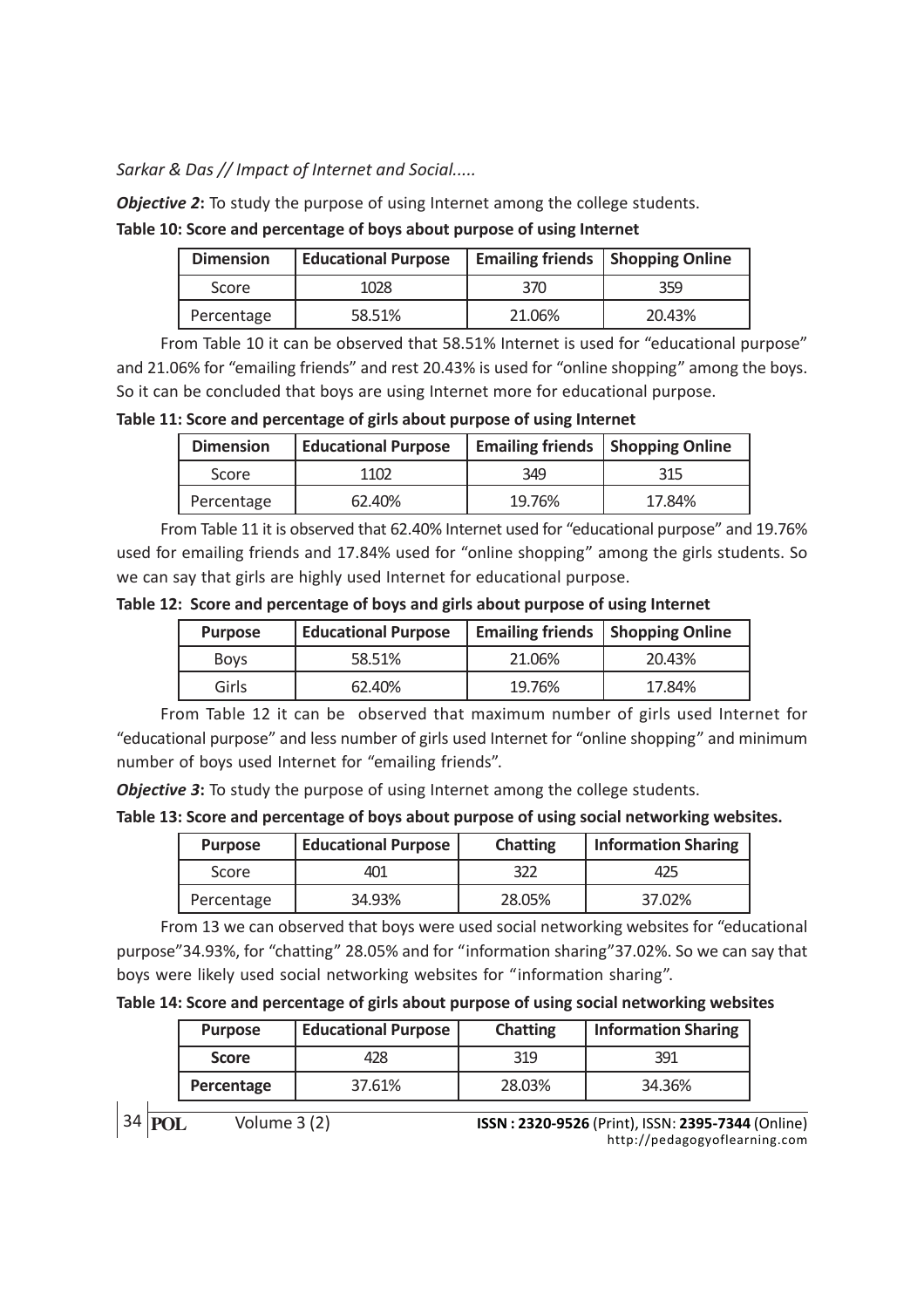From 14 it can be observed that girls were used social networking websites for "educational purpose" 37.61%, for "chatting" 28.03% and for "information sharing"34.36%. So we can say that girls were highly used social networking websites for "educational purpose".

Table 15: Percentage of boys and girls about purpose of using social networking websites

| <b>Purpose</b> | <b>Educational Purpose</b> | <b>Chatting</b> | <b>Information Sharing</b> |
|----------------|----------------------------|-----------------|----------------------------|
| <b>Boys</b>    | 34.93%                     | 28.05%          | 37.02%                     |
| Girls          | 37.61%                     | 28.03%          | 34.36%                     |

From Table 15 we interpret that maximum number of girls used social networking websites for "educational purpose" than the boys. But less number of girls used social networking websites for "information sharing" than the boys.

**Objective 4:** To compare the impact of Internet on boys and girls students.

 $HO_i$ : There is no significant difference between the impact of Internet on boys and girls students. Table 16: Showing significant difference between the means of boys and girls impacted by Internet

| Category    | N   | <b>Mean</b> | <b>SD</b> | df  | $'t'$ value | <b>Level of Significant</b> |
|-------------|-----|-------------|-----------|-----|-------------|-----------------------------|
| <b>Boys</b> | 140 | 74.57       | 7.68      | 278 | 1.95        | 0.05 level not significant  |
| Girls       | 140 | 76.56       | 9.18      |     |             |                             |

The result in Table 16 indicates that the obtained 't' value was 1.95 which was statistically not significant at 0.05 level because they obtained value is lower than the tabulated value with 278 degree of freedom. So the null hypothesis was accepted. The result shows that there were no significant differences between the impact of Internet on boys and girls students.

H0<sub>2</sub>: There is no significant difference between the impact of social networking websites on boys and girls students.

Table 17: showing significant difference between the means of boys and girls impacted by social networking websites.

| Category    | N   | <b>Mean</b> | <b>SD</b> | df  | $ $ 't' value | <b>Level of Significant</b> |
|-------------|-----|-------------|-----------|-----|---------------|-----------------------------|
| <b>Boys</b> | 140 | 80.36       | 7.41      | 278 | 0.23          | 0.05 Not Significant        |
| Girls       | 140 | 81.86       | 7.62      |     |               |                             |

The result in Table 17 indicates that the obtained' value was 0.23 which was statistically not significant at 0.05 level because the obtained value is lower than the tabulated value with 278 degrees of freedom. So the null hypothesis was accepted. The result shows that there was no significant difference between the impact of social networking websites on boys and girls students.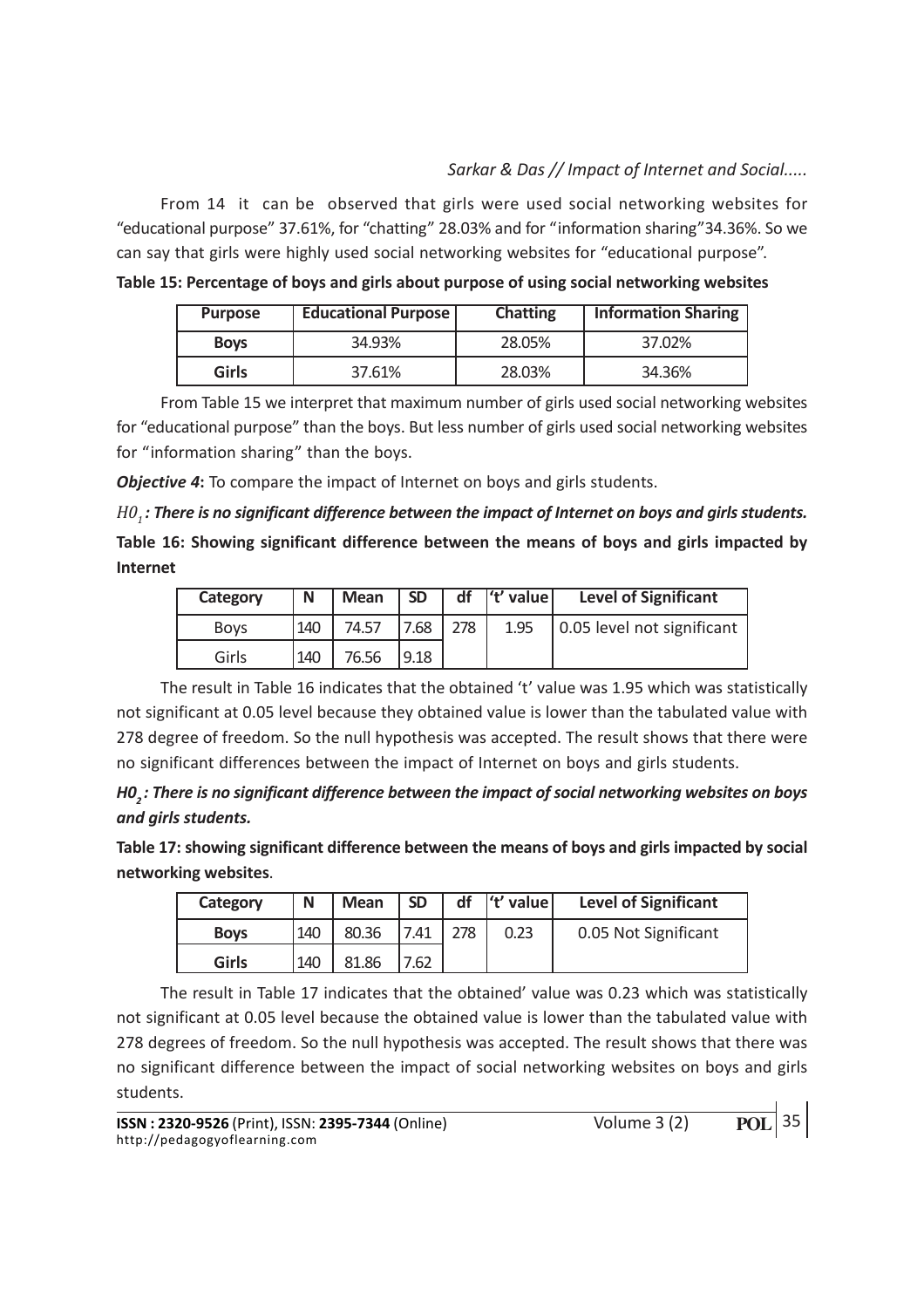H0<sub>3</sub>: There is no significant difference between the purpose of using Internet among the boys and girls students.

Table 18: showing no significant difference between the means boys and girls about the purpose of using Internet.

| Category    | $\mathbf N$ | Mean  | <b>SD</b> |     | $df$ $'t'$ value | <b>Level of Significant</b> |
|-------------|-------------|-------|-----------|-----|------------------|-----------------------------|
| <b>Boys</b> | 140         | 12.55 | 2.46      | 278 | 0.21             | 0.05 level, Not significant |
| Girls       | 140         | 12.61 |           |     |                  |                             |

The result in Table 18 indicates that the obtained 't' value was 0.21 which was statistically not significant at 0.05 level because they obtained value is lower than the tabulated value with 278 degree of freedom. So the null hypothesis was accepted. The result shows that there were no significant differences between the purpose of using Internet among the boys and girls students.

Objective 5: To compare the purpose using social networking websites by the boys and girls students.

HO<sub> $4$ </sub>: There is no significant difference between the purpose of using social networking websites by the boys and girls students.

Table 19: Showing no significant difference the means of boys and girls about the purpose of using social networking websites.

| Category    | N   | <b>Mean</b> | <b>SD</b> | df  | $'t'$ value | <b>Level of Significant</b> |
|-------------|-----|-------------|-----------|-----|-------------|-----------------------------|
| <b>Boys</b> | 140 | 8.2         | 2.32      | 278 | 0.27        | 0.05 level Not significant  |
| Girls       | 140 | 8.13        | 2.05      |     |             |                             |

The result in Table 19 indicates that the obtained 't' value was 0.27 which was statistically not significant at 0.05 level because they obtained value is lower than the tabulated value with 278 degree of freedom. So the null hypothesis was accepted. The result shows that there were no significant differences between the purpose of using social networking websites among the boys and girls students.

## Conclusion

The Internet is one of the recent advancement in the world of information technology and has become a useful instrument that has fostered the process of making the world a global village. This is universal fact that the use of Internet has great impact on the students' academic achievement and social life. India is third biggest country in terms of Internet user in the world, with a high social and mobile audience. Social networking websites like- Facebook, twitter, whatsApp etc. diverting students from their studies. Today students use Internet and social networking websites for various purposes such as educational, information sharing, emailing friends, online shopping and other social activities. But the question is that too much use of Internet and social networking websites might have adverse impact on students' academic performance especially college students. Students were exposed to Internet and social

36 **POL**